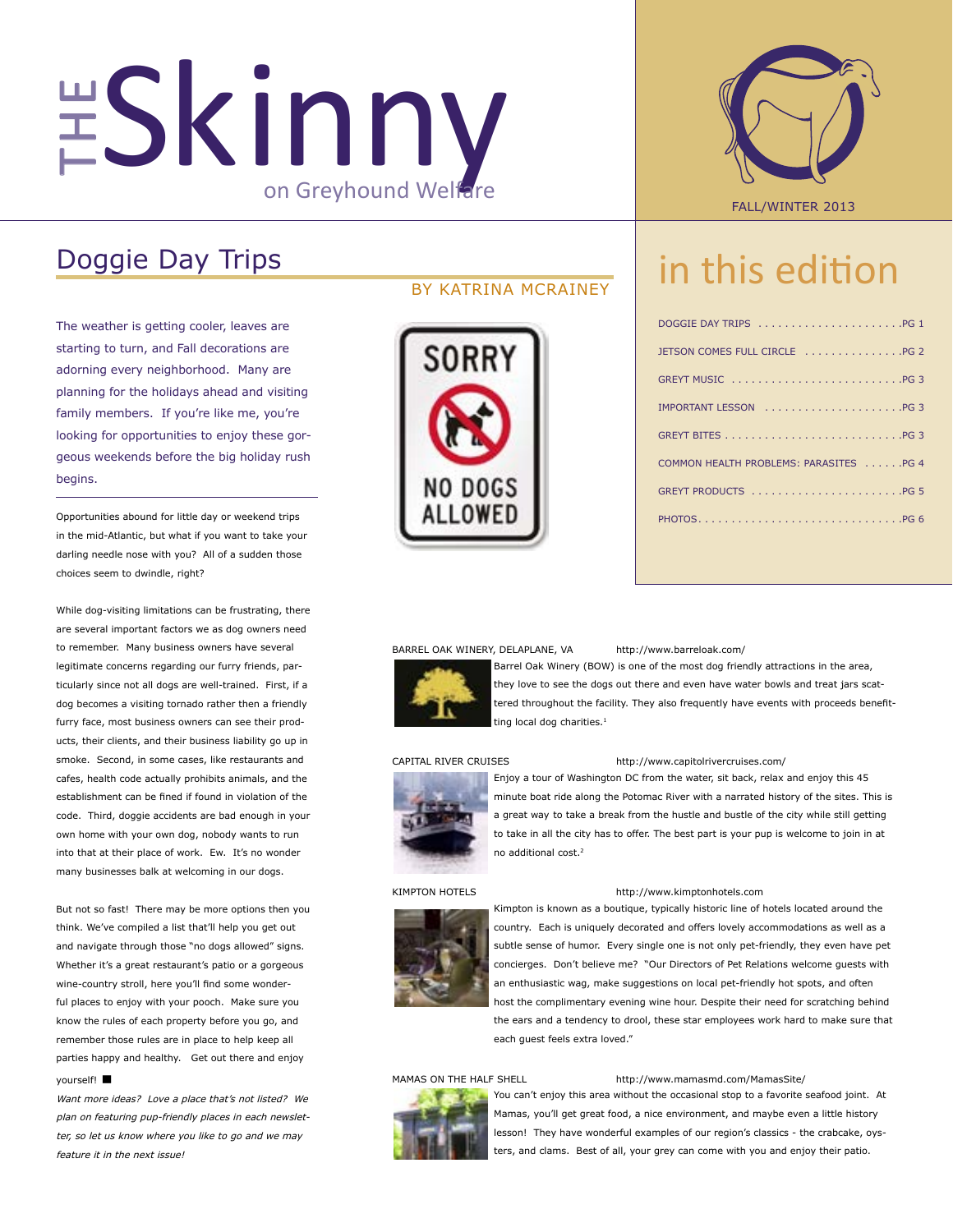# $ES$ kinny  $\sum_{\text{on Grevbound weight}^c}$

# Jetson Comes Full Circle

I had been a foster sitter for a few months and the time had come to get my first foster. At the time, the hauls were coming to Cal Ripken Field. Jen Boyd-Morin had offered to bring my foster to Frederick. I met Jen on a very cold, dark early morning in December of 2005.

Across the parking lot came Jen with a beautiful brindle boy with white markings. I had never seen a dog with a white ring around his nose! He had white paws, a white chest and the thickest neck I ever saw! Hello Carolina Twilite.

After getting back to Pennsylvania, we stopped at the dog wash. He was perfect and enjoyed his bath. Then nervous foster Mom went over the foster guidelines again. By this time I had everything memorized, but this was my first official foster and I wanted to do everything right. After proper introductions to Kiaba and Tehay, everyone muzzled and Twilite leashed, we walked around the yard. He did his business and looked at me to say "now what?"

Back in the house, meds given, breakfast eaten, he settled in his crate. I sat down with a loud sigh and waited for the worst. Pleasantly surprised with no vocalization, we all took a nap.

Twilite was adopted thirteen days after coming to my house. I was happy for him to find his forever home.

Fast-forward to July 2013. Turns out Twilite, now Jetson, didn't find his forever home. He was returned and I took him in. He was my first foster; how could I resist?

# BY NICHOLE ZURGABLE

I met the previous owner to pick him up. Gone was the white ring around his nose. Now his whole face was white. Gone too was the big thick neck and the muscle. But he was still my beautiful boy.

Upon returning home after picking him up, I wondered if he would remember my house. He came into the kitchen and went right to the patio door to go out! He was introduced to Cian and Boo. He then walked straight to the water bowl! Yes, he remembered.

His family life before he was returned had become very stressful for him. He was having accidents in the house and couldn't be crated. He was heavily medicated for a medical condition he did not have.

Again, fast-forward a few weeks. With good food, proper supplements and a calm, consistent household he was a changed dog. I couldn't let him go through another transition, so I adopted him on September 11, 2013.

He has come a long way! He still has an occasional accident if left alone for more than six hours, but is crated when I leave. He loves to play with toys and will play bow and twirl to get you to play with him. He has some hind end weakness, but still does zoomies in the yard, a bit slower than the others, but he has fun! He will sometimes bark to get you to play and his bark has become old and hoarse. We laugh because he sounds like a coon hound!

 We are so very happy to have him in our lives no matter how long. Welcome home to your REAL forever home, Jetson. **▪**



Greyhound Welfare Board of Directors

Don Spellmann **CHAIR** 

Eliza Selan **SECRETARY** 

Rikki Tate

Officers/Coordinators

Don Spellmann PRESIDENT

Eliza Selan VICE PRESIDENT

Barbara Hansen **TREASURER** 

Kathy Pelech ADOPTION COORDINATOR

Jenny Glenn EVENT COORDINATOR

Nichole Zurgable SCREENING COORDINATOR

Cynthia Wilber TRAINING TEAM COORDINATOR

Cynthia Wilber FOLLOW-UP COORDINATOR

Beverly Larison MEDICAL COORDINATOR

Nichole Zurgable VOLUNTEER COORDINATOR

Rebecca Judd HAUL COORDINATOR

Liga Michailovs FOSTER HOME COORDINATOR

The Skinny on Greyhound Welfare is a publication of Greyhound Welfare.

Greyhound Welfare is a greyhound rescue and placement group serving the metropolitan Washington D.C area (Maryland, Virginia and DC). Greyhound Welfare is a 100% foster home group, which means that all our greyhounds live in real homes until they are placed. This helps us teach the dogs about their new world, and learn more about the individual dogs. Knowing our dogs well helps us greatly with our placement success.

Newsletter Staff

Katrina McRainey, MANAGING EDITOR,

GRAPHIC DESIGNER

Additional contributions by GW adopters and friends.

To submit story and photo ideas, please send an email to newsletter@greyhoundwelfare.org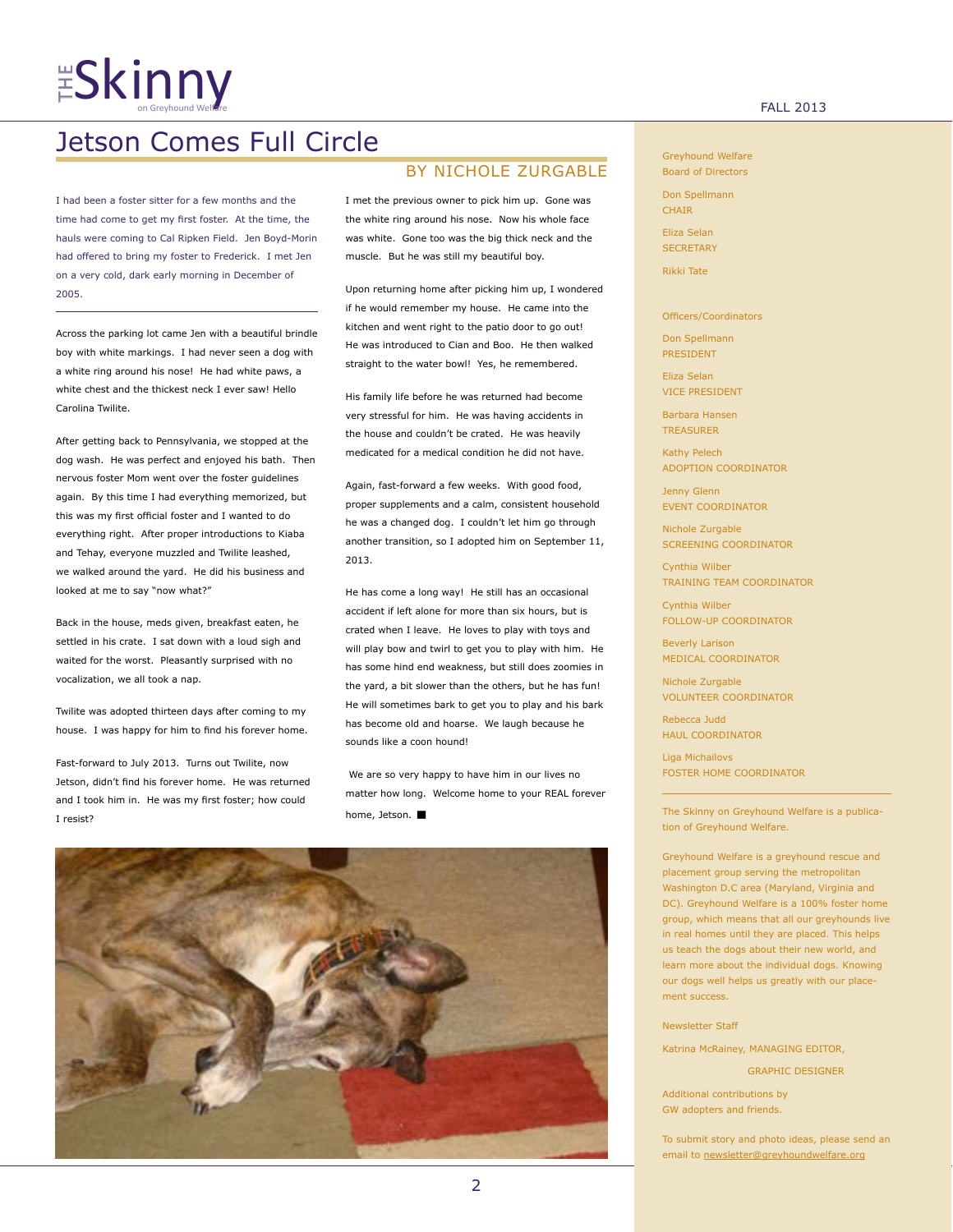# $\frac{11}{15}$ Skinny  $\frac{1}{201}$  and  $\frac{1}{201}$   $\frac{1}{201}$

# *Greyt Music*

It's never too early to get into the holiday spirit. Now you can combine 2 of the greatest things - Greyhounds and music! Rob Fahey and Greg Marsh have written some wonderful tributes to our greyt friends. Want to learn more? Follow the link to check out the music, then join the release party featured on the their Facebook page on November 30th. See you there!

https://itunes.apple.com/album/greyt-christmas-single/id732157902 https://www.facebook.com/events/357635557716150/?source=1

# The Most Important Lesson

 Today is the birthday of my dear elegant Argos! He is 5 years old --as the tattoo in his right ear inelegantly states --68G. How did Argos and I celebrate? Unfortunately, Argos was home today, but my second grade students and I had a "Puppy Party" in his honor! Although the children never actually met Argos --dogs are not allowed on school grounds, let alone in my classroom-- they definitely feel they know Argos well and love him. He is our classroom star!

 Since the fall, my young charges vicariously joined me on my greyhound adoption journey. They heard

about the entire adoption process and waited with great anticipation as I waited for my special greyhound. They experienced my absolute joy when I adopted Argos on November 29th and grew to know him well through "Argos stories" and photos.

 So today, the children made birthday cards for Argos and brought in their own plush and toy dogs. We ate chocolate & vanilla cookies and ice cream sandwiches in honor of his black and white colors. We sang dog-inspired songs we know and songs we invented. This I believe - children innately love animals, and beautiful Argos nourishes their kind and compas-

## BY CHRISTINE PAYACK

sionate young hearts. My dear Argos brings us happiness and joy, and he leads the most important lesson of all --teaching children to care deeply for other living things.

 Happy 5th birthday, dear Argos! The world is a better place, and we are better people, because of you! **▪**



# Greyt Bites

# Celebrate with Argos!!

Use these tasty treats to celebrate a special occasion with your dog... even if that special occasion is Treat Time!

#### Homemade Black and White Doggie Cookies

#### INGREDIENTS

1 large egg 2 tablespoons vegetable oil 3/4 cup rice flour 1/3 cup Carob Drops (chocolate chip substitute) 1/3 cup plain yogurt drops

#### DIRECTIONS

FOR THE COOKIES Preheat the oven to 350 degrees F. Line a sheet pan with parchment paper.

Whisk together the egg and vegetable oil in a bowl until well combined. Add the rice flour to the wet ingredients and mix well to form a dough.

YIELD: 6 large cookies ACTIVE TIME: 15 minutes COOKING TIME: 15-20 minutes TOTAL TIME: 1 hour (including set time)

> Lightly flour a surface for rolling out the dough. Roll the dough until it's approximately 1/4" thick.

Using a large round cookie cutter, cut out the cookies and place on the lined sheet pan. Repeat to use as much of the dough as possible.

Bake the cookies for 15-20 minutes or until golden, then place on a cooling rack to cool completely.

FOR THE ICING

Melt the yogurt drops in a glass or aluminum bowl over a pot of simmering water.

Using a spatula, spread the melted yogurt over half each cookie. Allow to set, about 15 minutes or so.

Melt the carob drops in the same manner. Once melted, spread with a rubber spatula on the other side of each cookie. Allow to set, about 15 minutes.

### Serve!

Adapted from Pretty Fluffy http:// prettyfluffy.com/diy-tutorials/diyprojects/black-and-white-cookie-dogtreat-recipe



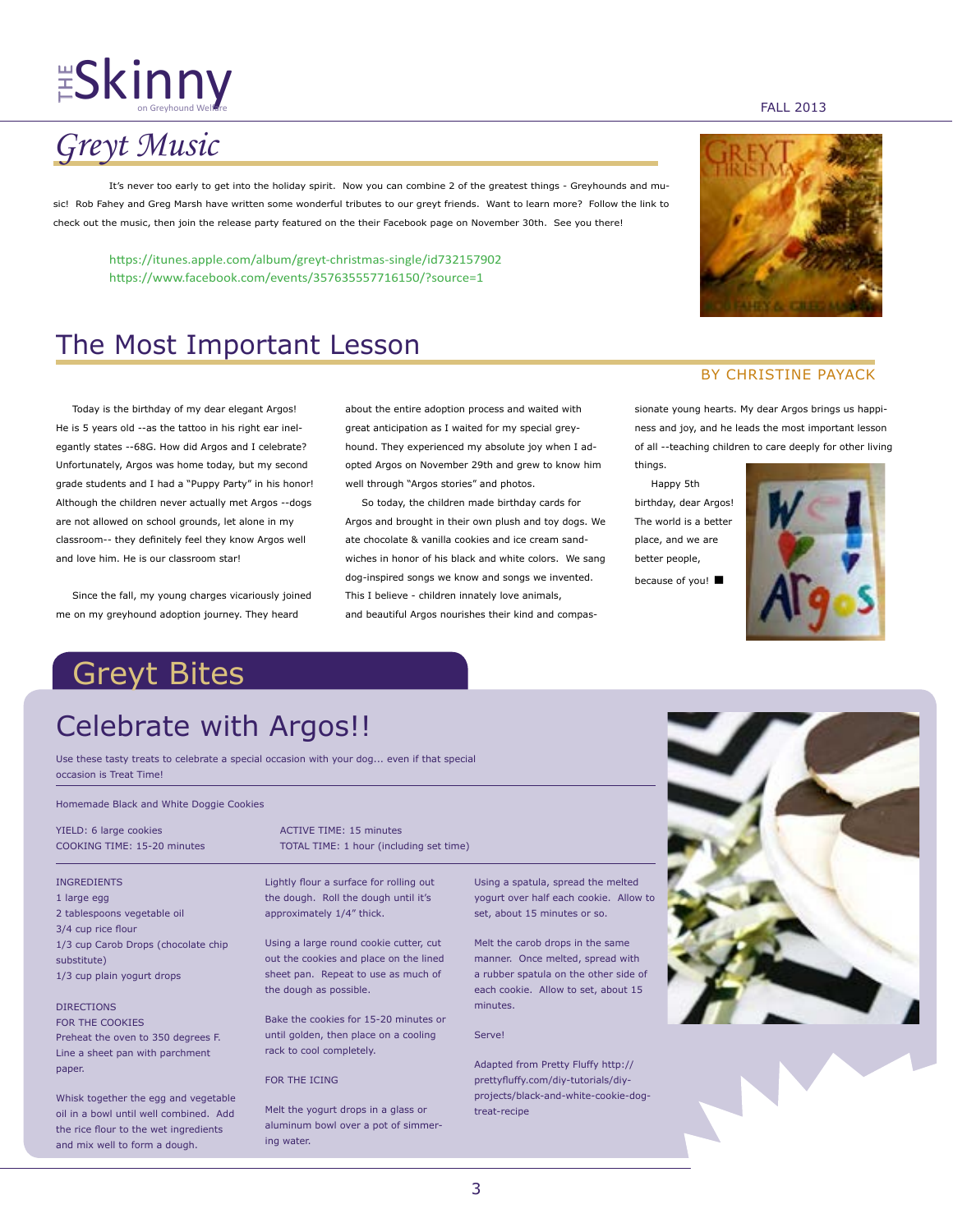# $\frac{14}{5}$ Skinny  $\frac{1}{2013}$

# Common Health Problems

So, you take your dog to the vet because he or she has been experiencing a little diarrhea and find out that your dog has hookworms. You will probably be a bit grossed out (I know I was!) Unfortunately hookworms and other parasites are becoming more common. The purpose of this article is to give an overview of some common parasites. I am not a veterinarian. None of the information in this article is meant to contradict or replace medical advice given by your veterinarian. It is, however, a means for you to become more familiar with these issues and can spark a meaningful conversation with your vet.

Parasites can be internal (worms) or external (fleas and ticks). We will address both types here:

I will refer to two worm medications (Drontal and Panacur-C below). They are both effective against hookworms, whipworms, and roundworms, but only Drontal is effective against tapeworms. Drontal is a pill that is given in one dose every two weeks. Panacur-C is a powder that is sprinkled on food once daily for three days and repeated in two weeks. They are fairly close in price.

## **Internal Parasites:**

• **HEARTWORM (Dirofilaria immitis)**: This is a type of roundworm that is transmitted via mosquito bite. It is extremely dangerous, though not contagious. Prevention is critical. There are a variety of monthly preventatives (chewable or a liquid placed on the skin). Please consult with your veterinarian for his or her recommendation, based on your dog's situation. I cannot emphasize enough the importance of preventing heartworm year-round: trying to treat it is extremely painful and can kill the dog. Many heartworm medications contain additional products to help control other parasites. Those additional products vary by brand.

o Early signs of heartworm infection include a cough, especially in exercise and early exhaustion during exercise. In the most advanced cases, where many adult worms have built up in the heart without treatment, symptoms range from severe weight loss,

fainting, coughing up blood and eventually congestive heart failure.

o Before heartworm preventative can be started, your vet will test for heartworm infection. This is important, as giving the preventative while the dog is infected can cause major problems. Most vets test yearly for heartworm. This is a simple blood test that is done at the office.

• **HOOKWORM (Ancylostoma caninum):** This is a type of intestinal worm that is transmitted via feces. It is often found in the soil. It is possible to transmit the larvae to humans (hand washing is imperative). Because the worm is so tiny (about 1/8th of an inch long), it can often migrate to other tissues or parts of the body. Hookworms are notoriously difficult to eradicate. It can take many rounds of treatment. This is due to a situation called larval leak. This occurs when worms present in the tissues periodically enter the intestinal lumen and develop to an adult stage. Some say these larvae originate from the intestinal wall while others say the somatic muscles. Owners can become frustrated because fecal exams are not always a reliable indicator of whether or not the dog is infested. The fecal exams have to be given on just the right day of the cycle. It is normally easier to just treat the dog. If you know for sure that your dog has worms, you can give a wormer (usually Panacur-C or Drontal Plus) every two weeks for several months. If you don't treat aggressively, you will likely end up with larval leak.

o Dogs with chronic hookworms often have no symptoms. When symptoms do occur, they include tarry or bloody diarrhea, pale mucous membranes caused by anemia, weight loss and emaciation, and progressive weakness. Symptoms can appear as early as 10 days after exposure. Despite their small size, hookworms ingest large amounts of blood from the tiny vessels in the intestinal wall.

o Often diarrhea is a problem after the first few worm treatments. The diarrhea can be explosive and urgent (meaning the dog has to go out NOW). Because of this, it is advisable to worm the dog when you can be home to prevent discomfort in the dog and/ or a mess for you to clean up.

o It is imperative to clean up after your dog if you know he or she has hookworms to reduce the likelihood of transmission to other animals.

## BY BEVERLY LARISON

Please consult with your vet about his or her preferred medication and schedule.

• **WHIPWORM (Trichuris vulpis) and Roundworm (Ascarids):** Both are intestinal worms that are transmitted via infected feces and found in soil. They are less persistent than hookworms, though still common. They are large enough to be seen by the naked eye. Whipworm eggs are quite hardy and can remain viable in soil for up to 5 years. The eggs are shed inconsistently in the stool, so a sample may give a false negative. Treatment is via a wormer (again, Panacur-C or Drontal Plus). Normally two rounds is sufficient, but check with your vet for recommendations for your specific dog.

o Dogs with whipworms or roundworms often have no symptoms. When symptoms do occur, they include mucous-filled or bloody diarrhea, pale mucous membranes caused by anemia, weight loss and emaciation, and progressive weakness. Symptoms can appear as early as 10 days after exposure. You may notice live or dead worms in the stool.

o Often diarrhea is a problem after the first few worm treatments. The diarrhea can be explosive and urgent (meaning the dog has to go out NOW). Because of this, it is advisable to worm the dog when you can be home to prevent discomfort in the dog and/ or a mess for you to clean up.

o It is imperative to clean up after your dog if you know he or she has whipworms or roundworms to reduce the likelihood of transmission to other animals.

• **Tapeworm (Dipylidium caninum):** This type of intestinal worm is spread by fleas. Drontal (but not Panacur-C) is the normal choice for treatment. It tends to respond well to treatment and multiple courses are not often required. Unlike other intestinal worms, dogs cannot become infected by eating fertilized tapeworm eggs. Tapeworms must first pass through an intermediate host (a flea) before they can infect a dog.

o Tapeworms do not normally cause serious health problems in dogs. Occasionally dogs will drag their bottoms on the ground, a behavior known as scooting, in order to allay irritation. Note that scooting can also occur for other reasons such as impacted anal sacs.

o Clinical diagnosis is usually made by observing the white mobile tapeworm segments in the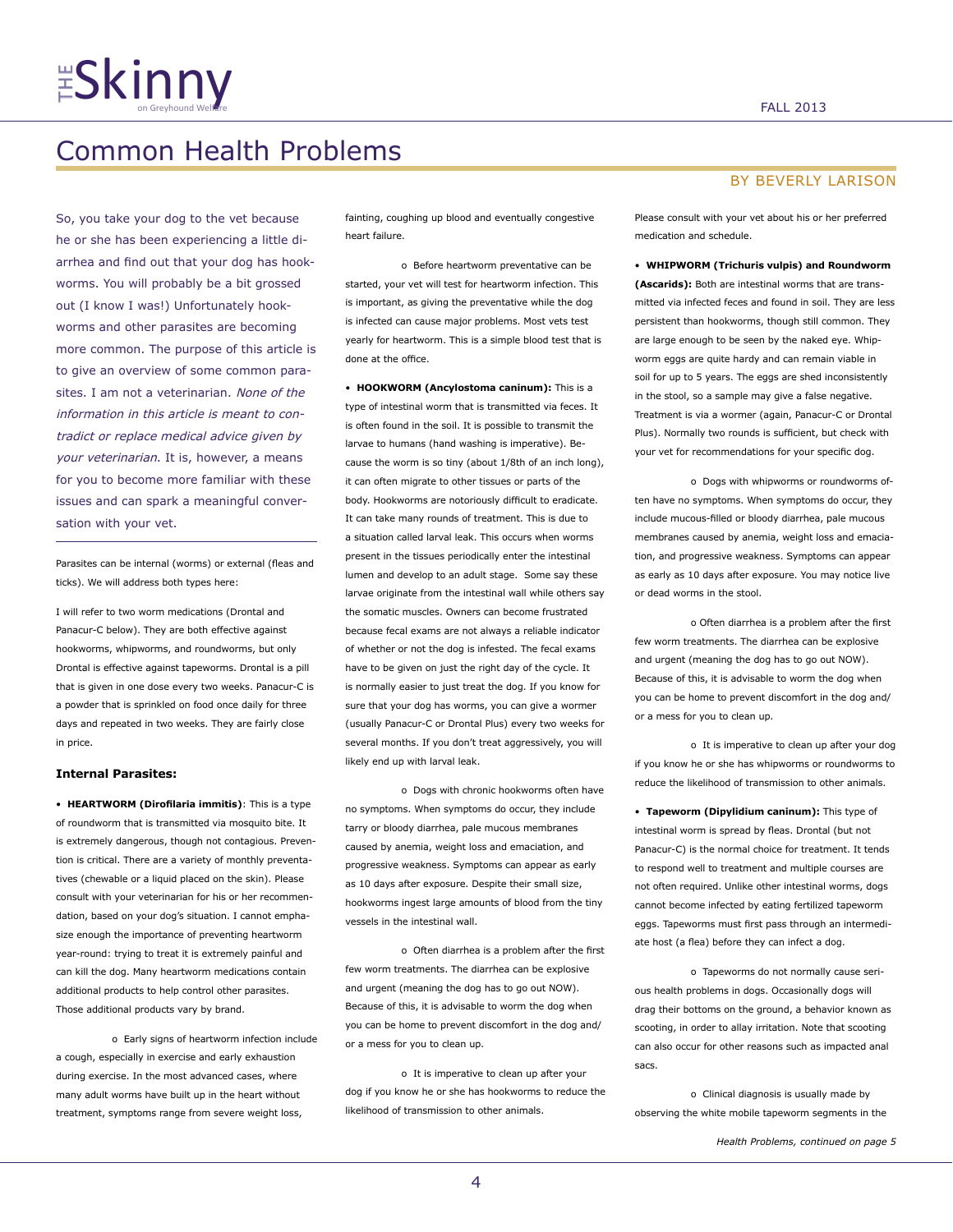# $\frac{11}{5}$ Skinny  $\frac{1}{2013}$

*Health Problems, continued from page 4*

feces or crawling around the anus. They often look like grains of rice. Tapeworm segments are only passed intermittently and therefore are often not diagnosed on routine fecal examination. If you find any segments, white or golden color, bring them to your veterinarian for a definitive diagnosis.

## **External Parasites:**

• **FLEAS (Ctenocephalides canis):** This is a tiny, yet visible parasite. They can leap great distances, and once on a dog, can quickly infest the entire house, starting with the dog's bedding. Fleas are very common in warm climates and in areas where animals gather. They live by biting the dog and sucking his or her blood. Anemia can happen quickly in a dog with a major infestation. A single female flea can consume up to 15 times her body weight in blood over the several weeks of her adult life. Dogs are also frequently miserable when fleas bite them and can develop an allergy to flea saliva easily. Thus, it is important to try and prevent an infestation. There are multiple treatments on the market; Frontline Plus is one of the best known. Please consult with your vet, as some treatments are toxic to cats and cannot be used if there is a cat in the house. There is a pill (Capstar),

which will kill all live fleas on a dog at that moment. It is a great tool for an acute situation.

**•TICKS (multiple names):** These tiny, sometimes hard to see parasites live by attaching to a dog and sucking the dog's blood. They will balloon up to many times their original size as they take in more of the dog's blood. Ticks are efficient carriers of disease because they attach firmly when sucking blood, feed slowly and may go unnoticed for a considerable time while feeding. Ticks take several days to complete feeding. Ticks are EXTREMELY dangerous. They transmit many diseases (Erlicha, Babesia, Lyme Disease, Rocky Mountain Spotted Fever, Anaplasmosis, and several others). They can also infect humans. Tick-borne diseases are painful and can cause major problems, including lameness, and exhaustion. They are very frustrating as they can come and go, making them difficult to diagnose and treat. Some tick-borne diseases cannot be cured; only the symptoms can be treated. Many flea medications (though not Capstar), also prevent ticks. Unfortunately, ticks are common in warm climates and in areas where animals, both domestic and wild, congregate. There have been reports that some of the common preventatives are becoming less effective because some ticks are becoming resistant to them. It is imperative to consult with your vet and to check your dog frequently (preferably at least daily) for ticks. If you find one, you can remove it, but be sure to get the entire tick (including the mouthparts), or it can still infect your dog. Your vet may also suggest a "tick key", a tool to help in removing ticks. When you remove a tick, you must immediately drown it in rubbing alcohol OR burn it and then flush it down the toilet.

I know this information is daunting, but hope it will help you keep your dog happy and healthy for years to come. Please remember that the GW Adopters Yahoo Group is available if you would like to seek the advice of other adopters. **▪**

*If you would like more information on the parasites discussed here as well as other common canine parasites, VCA Animal Hospitals has many good articles that are easy to read and informative. They can be found here: http://www.vcahospitals.com/main/pet-health-information/search?species=Dogs&topics=Parasites&page=0*

# Greyt Products: *Teeth - Brushing and Maintenance*

One of the most important parts of maintaining your grey's health is brushing their teeth. While every greyhound has experienced this before, that doesn't mean it's their favorite thing. Depending on the temperament of your specific grey, toothbrushing time may be a breeze or a nightmare. Regardless of their reaction, brushing your grey's teeth is not something you want to skip. By keeping their teeth clean, the chances of them developing lifethreatening infections is vastly reduced. Greyhounds in particular can have bad teeth, and keeping them clean is a relatively harmless and cost-effective way of safeguarding their health.

There are a variety of products out there to help you with your brushing responsibilities, but which are worth it and which not? Here are some products and guidelines to keep in mind:

1. toothpaste of course! Do not under any circumstances use human toothpaste - the fluoride is toxic to dogs. Generally speaking, you're going to want to find something that tastes good to your pup, is safe and is easy to use for you. Try CET Flavored toothpaste or Petrodex toothpaste.

2. toothbrush. Sometimes this can be as simple as your finger. On the opposite end of the spectrum are three-headed dog brushes that are meant to get all surfaces at once. Determine the tolerance level of your dog; if they're not havin' it, try a finger brush. If you're feeling sassy, try one of the triple dog brushes.

3. treats. Products like Greenies can help a lot with keeping your dog's teeth clean. While they shouldn't be the only source of cleaning, they are great to maintain happy teeth. The best part is, your dog just thinks it's a treat.

4. chew toys. Chewies are a great means of entertaining your dog. They also help keep your dog's teeth and gums strong.